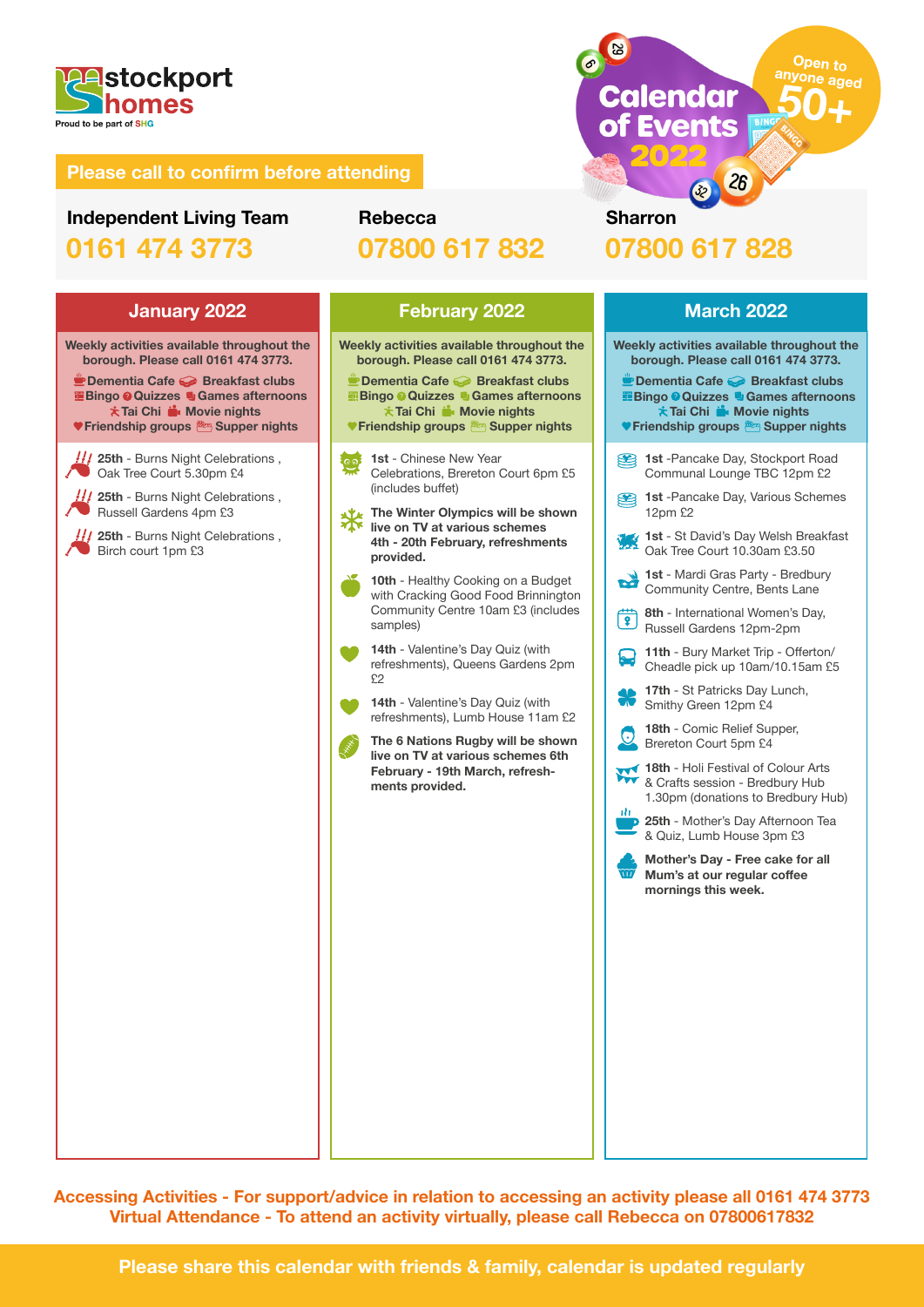

# **Independent Living Team 0161 474 3773**

# **Rebecca 07800 617 832**



 **\* Tai Chi ii.** Movie nights **V Friendship groups <b>Supper** nights

- **2nd 9th**  World Autism Awareness  $\dddot{\bullet}$ Week - Information & activities at various communal lounges/ community venues.
- 8th Grand National Ladies Day Lunch, Oak Tree Court 12.30pm £3.50
- **11th**  Easter Crafts, Smithy Green 11am £2
- **14th**  Easter Planting, Birch Court 2pm £2
- **23rd** St Georges Day Coffee Morning, Stockport Road Communal Lounge 10.30am £2
- **25th** Anzac Day (Australia Day) Coffee Morning - Queens Court 10.30am



**Weekly activities available throughout the borough. Please call 0161 474 3773.**

 **Dementia Cafe Breakfast clubs Bingo Quizzes Games afternoons Tai Chi Movie nights Friendship groups** 

**3rd** - Eid Al - Fitr Celebrations To celebrate breaking fast we are providing food and music - Russell Gardens 3pm  $$2$ 

- **8th** VE Day Celebrations VE DVD, reminiscence items and trench cake to mark the occasion - Birch Court 11am
- **Open Days available at all schemes, please call 0161 474 3773 for more information.**

**16th - 22nd** Dementia Action Week - Information/activities at various communal lounges/community venues.

**19th** - Nantwich Market Trip (OSCAR) - Offerton/Cheadle pick up 10am/10.15am £5

**Jubilee celebrations at all schemes, please call 0161 474 3773 for more information.**

**Sharron 07800 617 828**

 $\sqrt{26}$ 

**Calendar** 

of Events

Open to

ne aged

63

## **April 2022 May 2022 June 2022 Weekly activities available throughout the borough. Please call 0161 474 3773.** *<b>PDementia Cafe → Breakfast clubs* **Bingo O Quizzes <sup>a</sup> Games afternoons Tai Chi in Movie nights Friendship groups Supper nightsPRIDE Month - Information/activities** at various communal lounges/ community venues throughout June. **6th** - D Day Movie Night - Birch Court 6.30pm **Alzheimer's Cupcake Day** – to beheld at all schemes this month. Literature & information will be made available at all scheme Alzheimer's cupcake days. Call 0161 474 3773 for more information. **18th - Marple Carnival – Come and** watch the parade and then enjoy refreshments at Queens Court upon completion. **Father's Day** – Free breakfast butty  $\circledcirc$ for all Dads at our regular scheme coffee mornings this week. **20th** - Father's Day Breakfast - Wimborne Close 10.30am £2 **21st** - International Yoga Day - Oak Tree Court Chair Yoga 10.45am £4 **23rd** - Llandudno Trip (OSCAR) - Offerton/Cheadle pick up 10am/10.15am £5 **27th** - Seniors Art Class and Exhibition - Queens Gardens 1pm - 4pm **Jubilee celebrations at all schemes, please call 0161 474 3773 for more information.**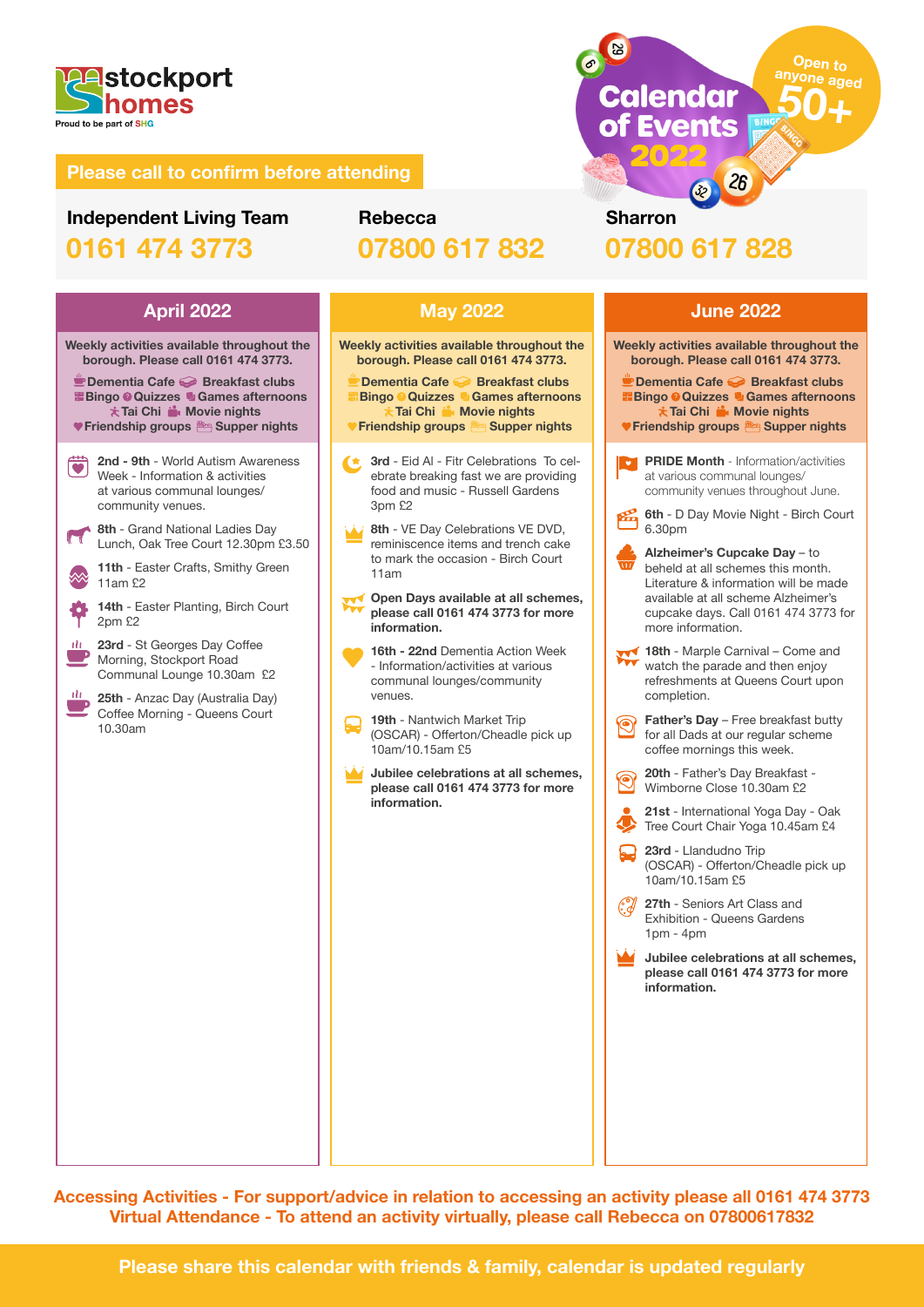

# **Independent Living Team 0161 474 3773**

# **Rebecca 07800 617 832**

# **Sharron 07800 617 828**

**Calendar** 

of Events

**83**  $\sigma$ 

**Weekly activities available throughout the borough. Please call 0161 474 3773. Dementia Cafe Breakfast clubs**

**Bingo O Quizzes D Games afternoons \* Tai Chi ii.** Movie nights  **Friendship groups Supper nights**

**Wimbledon Strawberries & Cream at various sheltered schemes - call 0161 474 3773 for more information.**

**16th** - Hazel Grove Carnival – Come and join us as we enjoy the parade. Refreshments available at Torkington House upon completion.

- **21st** Southport Trip (OSCAR) Offerton/Cheadle pick up 10am/10.15am £5
- **26th** Marple Canal Boat Trip 10am  $\blacktriangleright$ £5

**31st** - Stockport PRIDE - Stockport  $\overline{\phantom{a}}$ Market Place – Join us in the market place to celebrate Stockport PRIDE.

**Weekly activities available throughout the borough. Please call 0161 474 3773.**

■ Dementia Cafe **Breakfast clubs Bingo Quizzes Games afternoons Tai Chi in Movie nights V Friendship groups Supper nights** 

**The Commonwealth Games will be shown live on TV at various schemes 28th July - 8th August, refreshments provided.**

**Summer Garden Parties** held at various sheltered schemes throughout August including:

**Old School Summer Sports Day at various schemes, call 0161 474 3773 for more information.**

**20th Lytham Military Fair** (OSCAR) - Offerton/Cheadle pick up 10am/10.15am £5

 $\sqrt{26}$ 

Open to

<sup>ne</sup> aged

# **July 2022 August 2022 September 2022 Weekly activities available throughout the borough. Please call 0161 474 3773.** *P* **Dementia Cafe Sereakfast clubs Bingo Quizzes Games afternoons Tai Chi in Movie nights V** Friendship groups **state** Supper nights **2nd** - International Cabernet Day - Cheese & Wine tasting 5pm £3 Stockport Road Communal Lounge **10th** - Emergency Services Day  $\overline{\bigcirc}$ - Information & intergenerational activities - Brinnington time TBC **26th - 30th** - Macmillan Coffee Morning – Fund raising cake sales and coffee mornings across all schemes and communal lounges.